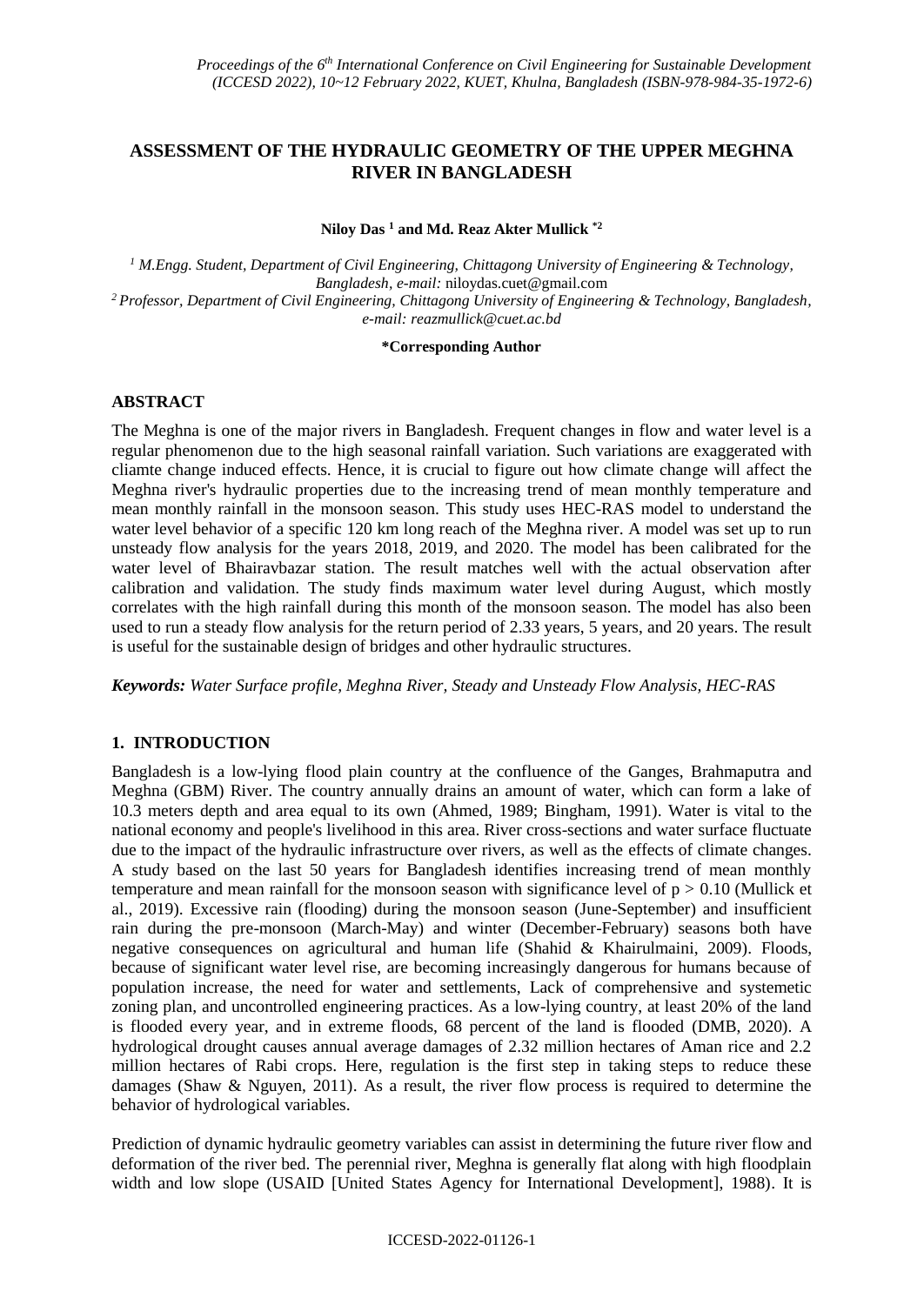difficult to assess hydraulic geometry variables in this natural river with such dynamic structure of the river. Yuce et al. (2015) used river discharge and cross section data to assess hydraulic geometry of Seyhan River. Many software packages have been developed to make the analysis and calculation of water surface profiles more convenient. One of them is HEC-RAS. This program investigates water surface profiles that are caused by hydraulic structures or route alterations. Furthermore, this program is employed in the construction of hydraulic structures, taking into account issues such as flood level determination (Dash et al., 2022; Hasan, 2015; Ogras & Onen, 2020).



Figure 1: Study Area (Upper Meghna River along with its reaches and junctions)

The study mainly focuses on the Upper Meghna river basin within the six districts (Brahmanbaria, Comilla, Chandpur, Munshiganj, Narsingdi, Narayanganj) for a 120-kilometer river reach (Figure 1). Chowdhury & Ward (2004) identifies a strong correlation between the streamflow of the GBM River and rainfall in the upper catchment. However, this study refers to the requirement of rainfall data from other countries on a real-time and continuous basis for streamflow analysis. The objective of this study is to set up a model in HEC-RAS, and assess the hydraulic geometry (water surface profile) by modelling the impacts of climate changes (rainfall variation) within the study area. Moreover, analysis of a steady flow profile for the return period of 2.33 years, 5 years, and 20 years will be done to observe the highest water surface elevation during extreme impacts, which will assist in regulatory measures taken in that extreme period.

# **1.1 Study Area**

Bangladesh is situated inside the Bengal Basin, which is one of the world's biggest geosynclinals. Because of its lower elevation and frequent floods, the basin absorbs a major percentage of the sediment load from GBM River, and their numerous tributaries and distributaries. Hence, the grain size of the sediments is quite similar to that of the neighbouring floodplain sediments (Datta & Subramanian, 1997; USAID [United States Agency for International Development], 1988). Bhuyan & Islam (2018) assessed different soil quality variables of the Meghna River during the period from September, 2015 to March, 2016, which is presented in Table 1. The concentration of sand, silt, clay, bulk density, pH, and electrical conductivity (EC) showed no significant spatiotemporal variation except soil organic matter, which showed significant spatial variation.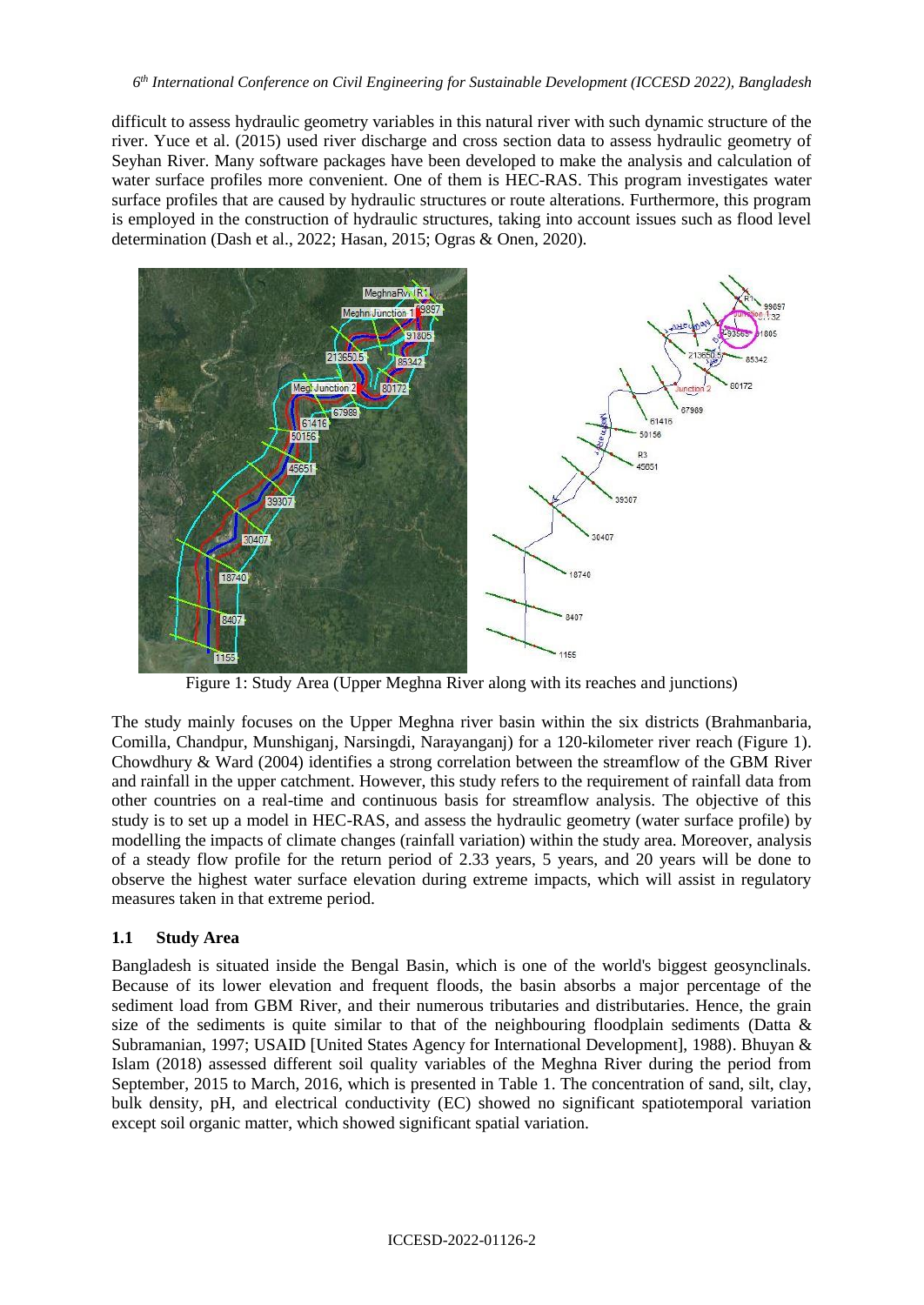| <b>Soil Quality Variable</b> | Range               |
|------------------------------|---------------------|
| Silt                         | 13.33-58.33%        |
| Sand                         | 29.25-88.42%        |
| Clay                         | 4.92-17.42%         |
| <b>Bulk Density</b>          | $1.43 - 1.71$ g/cm3 |
| pH                           | 6.86-8.06           |
| EC                           | 43-942.67µs/cm      |
| Soil Organic Matter          | 0.24-3.1%           |

Table 1: Soil Quality Variables and its range within the Meghna River

The Meghna River originates from Assam in India, named as the Barak River and divides into two streams (Surma and Kushiara). The two rivers rejoin at Bajitpur in Kishoreganj district in Bangladesh, named as the Meghna River. The Meghna River has two distinct parts (Upper Meghna and Lower Meghna). The Upper Meghna River receives the flow of Old Brahmaputra River at Bhairab Bazar, a number of small channels and hilly streams. The Upper Meghna River flows on the abandoned bed of the old Brahmaputra and Meghna rivers, and discharges the overall flow of the north central, northeast and southeast regions to the Padma near Chandpur. The River is known as Lower Meghna, as it meets the confluence of Ganges-Padma and the Brahmaputra-Jamuna. The Lower Meghna River discharges the flows of the Ganges-Padma, the Brahmaputra-Jamuna and the Meghna itself into the Bay of Bengal in Bhola district in Bangladesh (Banglapedia, 2021; Datta & Subramanian, 1997).

The study area focuses on the Upper Meghna River, comprising six districts, from the Bhairab Bazar to the UttorMatlab in Chandpur. The River width is 5 km at the downstream part. Figure 2 shows the land based classification of the study area with a resolution of 100 m and Table 2 shows each land type area and percentage of each land type to the study area. The several small channels and the hilly streams, connected to the Upper Meghna River causes flash floods through the siltation in the river bed, and causes substantial damage to the lives, agriculture and overall economy despite of taking precautions (embankments, levees).



Figure 2: Land based classification of the study area for the year 2019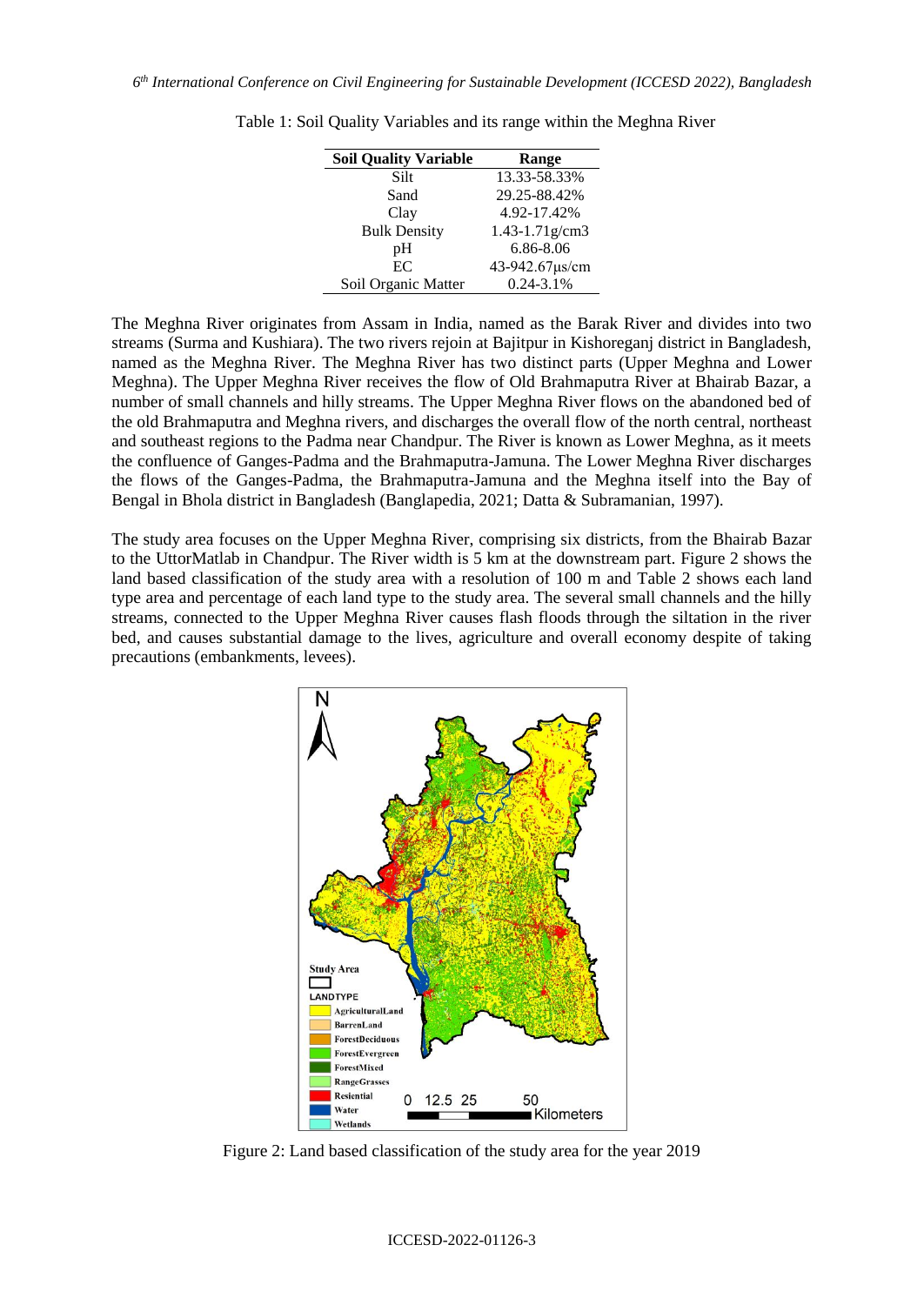| <b>Land type</b>       | Area (Square Km) | Percentage of Area (%) |
|------------------------|------------------|------------------------|
| AgriculturalLand       | 5169.75          | 54.5790                |
| <b>BarrenLand</b>      | 2.48             | 0.0262                 |
| <b>ForestDeciduous</b> | 0.03             | 0.0003                 |
| ForestEvergreen        | 1356.07          | 14.3166                |
| ForestMixed            | 1497.30          | 15.8076                |
| <b>RangeGrasses</b>    | 22.86            | 0.2413                 |
| Resiential             | 875.24           | 9.2402                 |
| Water                  | 390.74           | 4.1252                 |
| Wetlands               | 157.58           | 1.6636                 |

Table 2: Land type, area of each land type and percentage of each land type to the study area

# **2. METHODOLOGY**

To assess the hydraulic geometry, both steady and unsteady flow water surface profiles of HEC-RAS can be utilized. HEC-RAS requires two data sets for hydraulic modelling and river channel characteristic simulation, namely, (i) Geometry data and (ii) Steady/Unsteady Flow data

# **2.1 Geometry data**

Geometry data consists of a background map layer (Optional), connectivity information for the stream system (River System Schematic), cross-section data, storage areas, two-dimensional (2D) flow areas, and hydraulic structure data. Meghna is one of the large river basins that is mostly ungauged and lacks the necessary and routine in situ measurements of river bed depth/slope, bathymetry (river cross section), flood plain mapping, and boundary condition flows for setting up of a river model. Hence, remote-sensing data from space platforms is one of the alternatives to compensate that lack of in situ data. An SRTM (Shuttle Radar Topographic Mission) digital elevation model (DEM) with a spatial resolution of 30 m was taken from USGS Earth Explorer (https://earthexplorer. usgs.gov/). Ali et al. (2016) and Maswood & Hossain (2016) also used SRTM data for Upper Meghna River basin and GBM River respectively to get the DEM data of the river bed. The DEM dataset was merged using the MOSAIC feature to accommodate the full study area. The Mosaic Data was projected to universal transverse Mercator system. RAS Mapper, a spatial data and mapping tools in HEC-RAS can be used to create river hydraulic models from this dataset. Hence, the dataset was incorporated in RAS Mapper after subsequent processing to obtain cross-sections in the HEC-RAS software. A river geometry data (river, reach, bank and flow path) was created.

## **2.2 Steady/Unsteady Flow data**

## **2.2.1 Unsteady flow data**

Unsteady flow data includes flow hydrographs at the upstream boundaries; starting flow conditions; and downstream boundary conditions. The boundary conditions are given in Table 3. One day was considered for the computation time interval and one month was considered for the mapping output interval in the unsteady flow analysis.

Table 3: The boundary condition for upstream and downstream portions of the Upper Meghna River

| U/S Boundary   | Flow         | Weekly Flow data of Bhairab bazar station for the year 2018, 2019 and |
|----------------|--------------|-----------------------------------------------------------------------|
| Condition      | Hydrograph   | 2020 (Latitude = 24.05), (Longitude = 91) (BWDB, 2021)                |
| $D/S$ Boundary | Normal Depth | Friction slope $= 0.001$                                              |
| Condition      |              |                                                                       |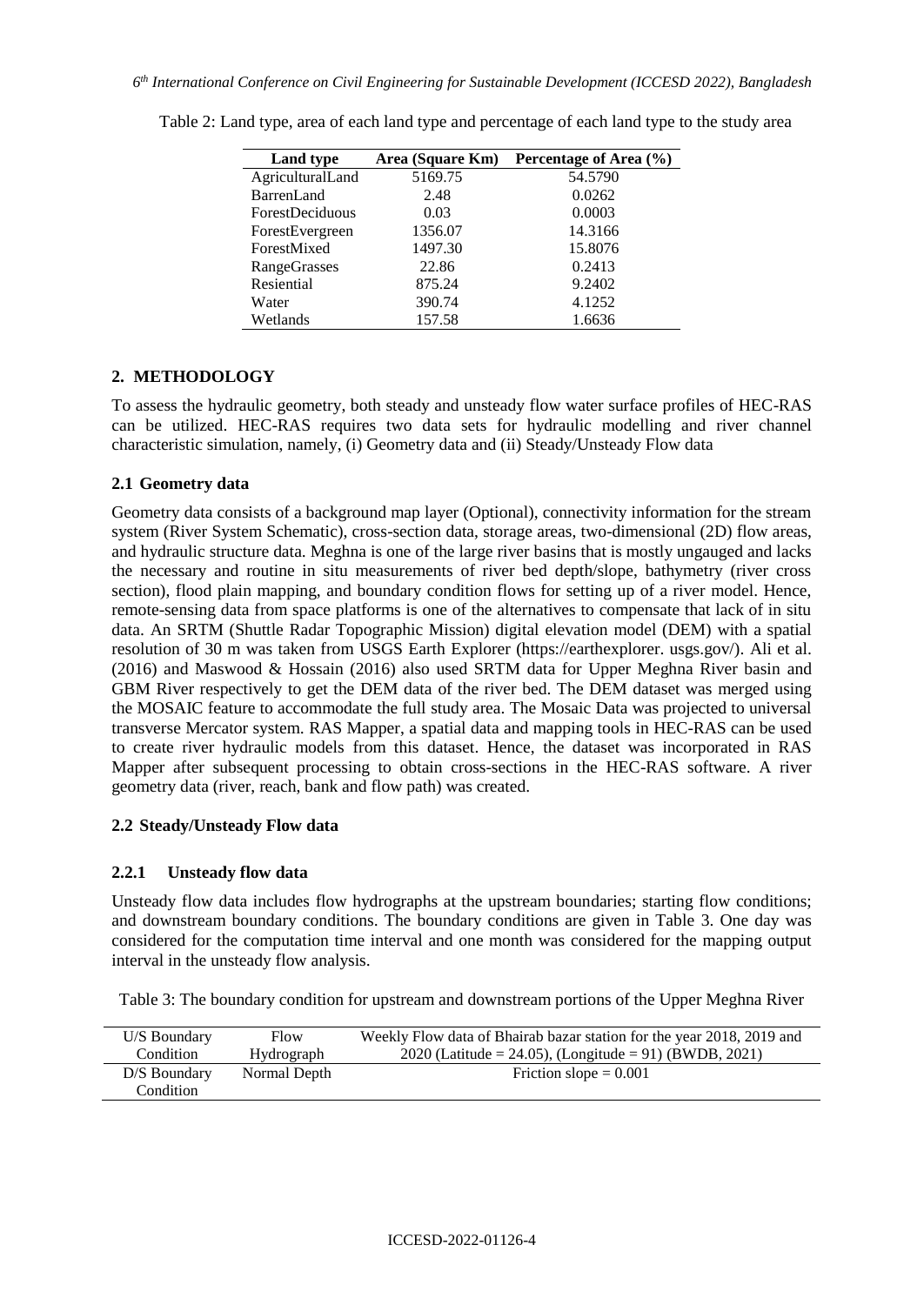### **2.2.2 Steady flow data**

The steady flow water surface profile is used to calculate water surface profiles for the calculated discharge of different return period, which can assist in flood plain management and flood protection studies. Steady flow data comprises the number of profiles to be computed, flow data and boundary conditions for each reach. The profiles are based on the calculated flood discharge of different periods, shown in Table 4. All profiles Boundary condition: Normal Depth,  $S = 0.002$ 

Table 4: Calculated Flood Discharge of Different periods from Gumbel's extreme value distribution method for Bhairab Bazar Station (Hasan, 2015)

|   | <b>Profile</b> Return Period (Year) Discharge $(m^3/s)$ |       |
|---|---------------------------------------------------------|-------|
|   | 2.33                                                    | 13700 |
|   |                                                         | 15800 |
| 3 | 20                                                      | 19200 |

### **3. RESULTS**

#### **3.1 Assessment of water surface profile based on rainfall**

More often, total areal rainfall data has been used to calculate the link between precipitation and flow. This study used rainfall data from six rainfall gauge stations, shown in Table 5. Rainfall gauge stations were collected from NASA Langley Research Center (LaRC) POWER Project. The inverse distance weighted interpolation approach to visualize the spatial variation of rainfall for the study period was done using Arc-GIS 10.5 (ESRI, 2014).

| <b>Station</b> | Latitude | Longitude |
|----------------|----------|-----------|
| Bancharampur   | 23.78    | 90.79     |
| Munshiganj     | 23.57    | 90.53     |
| Narayanganj    | 23.68    | 90.54     |
| Narsindi       | 23.94    | 90.75     |
| Shibpur        | 24.03    | 90.75     |
| Shimrail       | 23.64    | 90.62     |

Table 5: Rainfall gauge stations

Figure 3 represents monthly spatial variation in rainfall for the six districts. In 2018, rainfall was much higher in the lower region compared to the upper region. The least amount of rainfall for a year was mainly observed in October. Moreover, the spatial variation of rainfall in October was between 0.5 to 1 mm. However, high spatial variation along with a large amount of rainfall was mainly detected in July and August.

Figure 4 shows the water level elevation from a constant existing ground surface (EG) of 2 m for the Bhairav Bazar Station. Water surface elevation data is given in Table 6. The water surface elevation result mostly correlates with the rainfall observation. As the Table 6 presents simulated water surface elevation data for the dates specified, and Figure 3 represents monthly spatial rainfall data, there exists a slight deviation. For the monsoon months of July to October, the maximum water surface elevation was mainly observed in August. The minimum water surface elevation within a month is mainly found in October, where the range is between 5.12 m and 5.94 m. As, the simulation is run for only the Upper Meghna river within Bangladesh, the inward flow from the upper part of the watershed has been identified as a key factor for simulating water surface profile.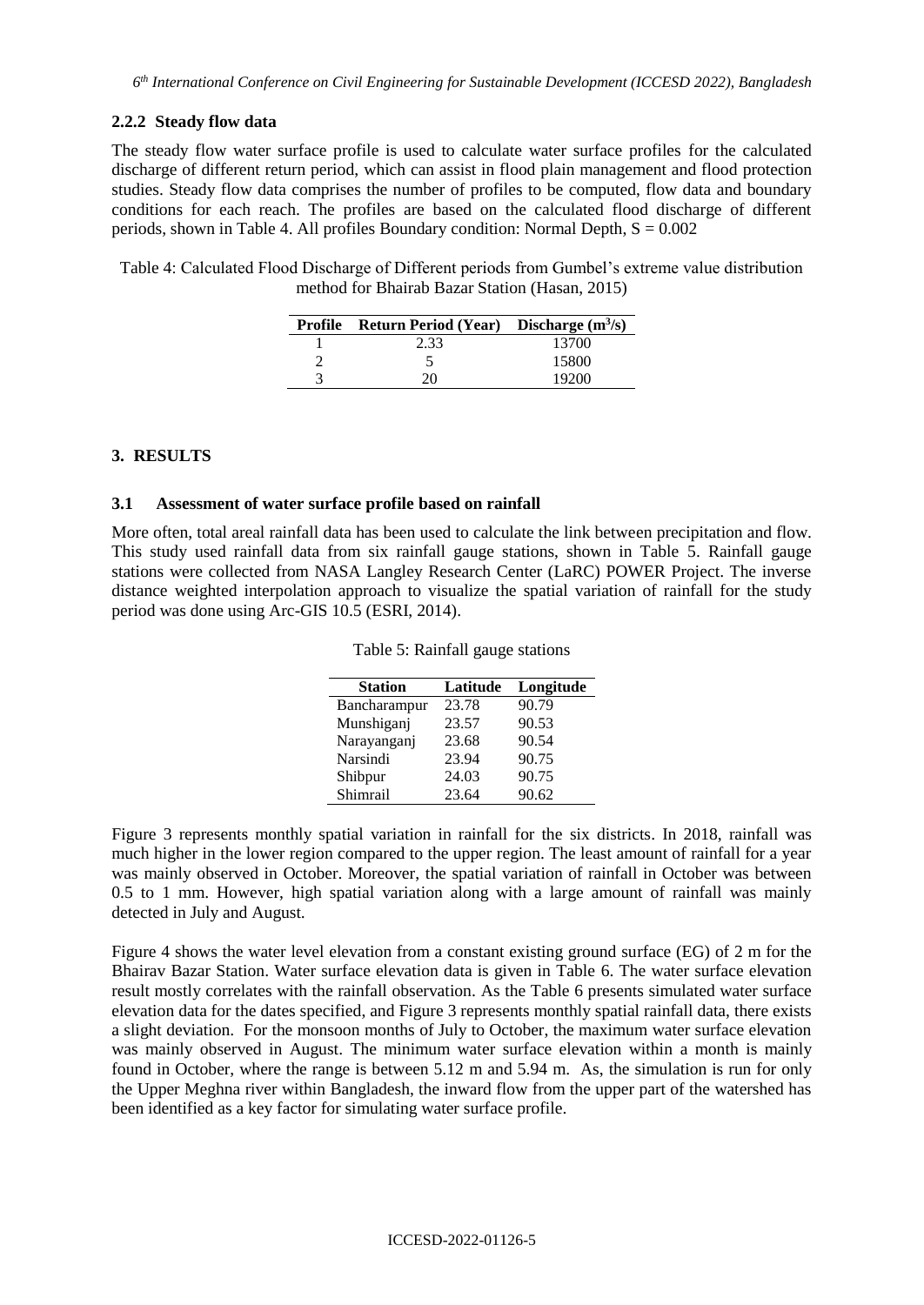Table 6: Simulated Water Surface Elevation Data at Bhairav Bazar Station for the Specific date of the year 2018, 2019 and 2020

| At the most U/S Station (Bhairav Bazar) | <b>Water Surface Elevation (m)</b> |      |      |
|-----------------------------------------|------------------------------------|------|------|
|                                         | 2018                               | 2019 | 2020 |
| Max WS                                  | 6.13                               | 6.73 | 6.93 |
| $01$ -July                              | 6.13                               | 5.92 | 6.56 |
| 01-August                               | 5.75                               | 6.38 | 6.77 |
| 01-September                            | 5.49                               | 5.71 | 6.12 |
| 01-October                              | 5.43                               | 5.3  | 6.08 |
| 17-October                              | 5.12                               | 5.05 | 5.94 |



monsoon season (July to October)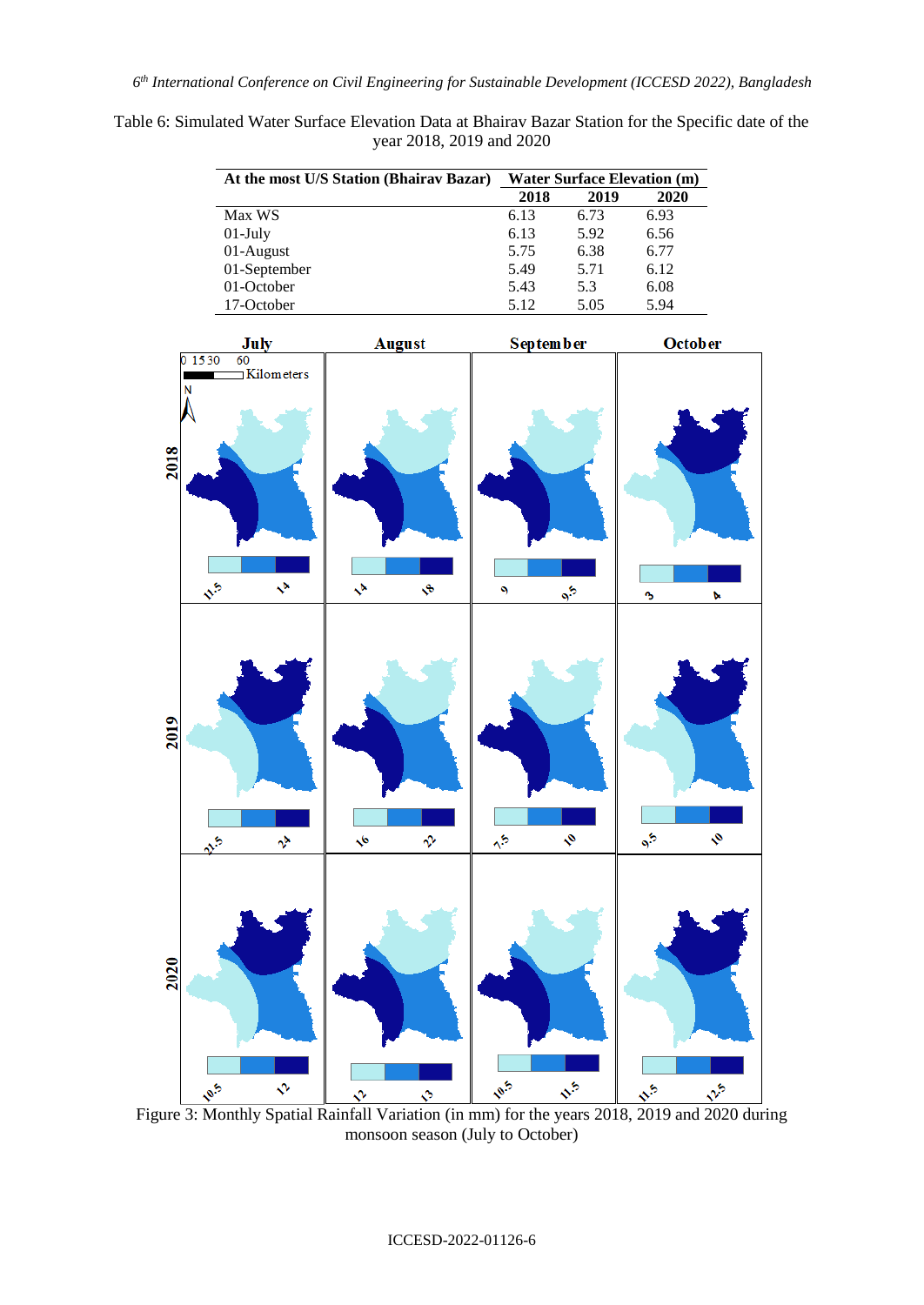

Figure 4: Water surface elevation profile for the longitudinal cross section of the Upper Meghna River for the unsteady flow data of the years 2018, 2019 and 2020 (Top to bottom)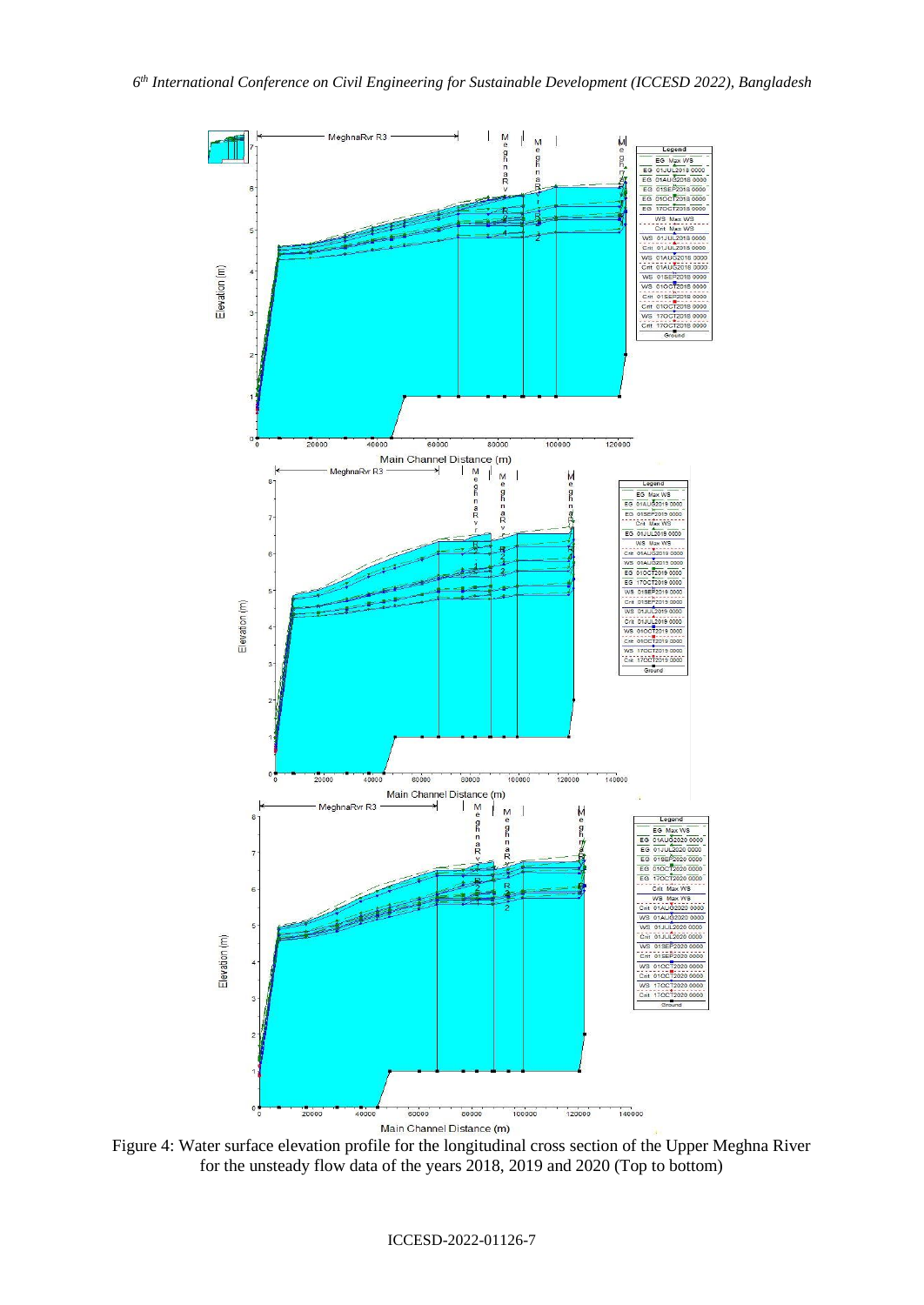#### **3.2 Calibration and Validation of the simulated data**

Figure 5 represents the results after calibration of the water surface elevation profile for the year of 2018. Roughness of the river bed, floodplains and expansion/contraction loss coefficients can be used as calibration parameters in widening or constricting rivers. In this study, the simulated water level data fits well with the observed water level data of BWDB (2021) after adjusting the calibration parameter, which is taken as roughness coefficient,  $n=0.01$  for the whole geometry. Maswood & Hossain (2016) used n value ranged from 0.018 to 0.035 for HEC-RAS modelling of GBM River. After calibration, the model has been validated with the observed data for the same station for the years 2019 and 2020.



Water Level = Water Surface Elevation Data – Existing Ground Data

Figure 5: Calibration of the water level data at Bhairavbazar Station for the year 2018 and Validation at the Same Station for the years 2019 and 2020 (Top to bottom)

#### ICCESD-2022-01126-8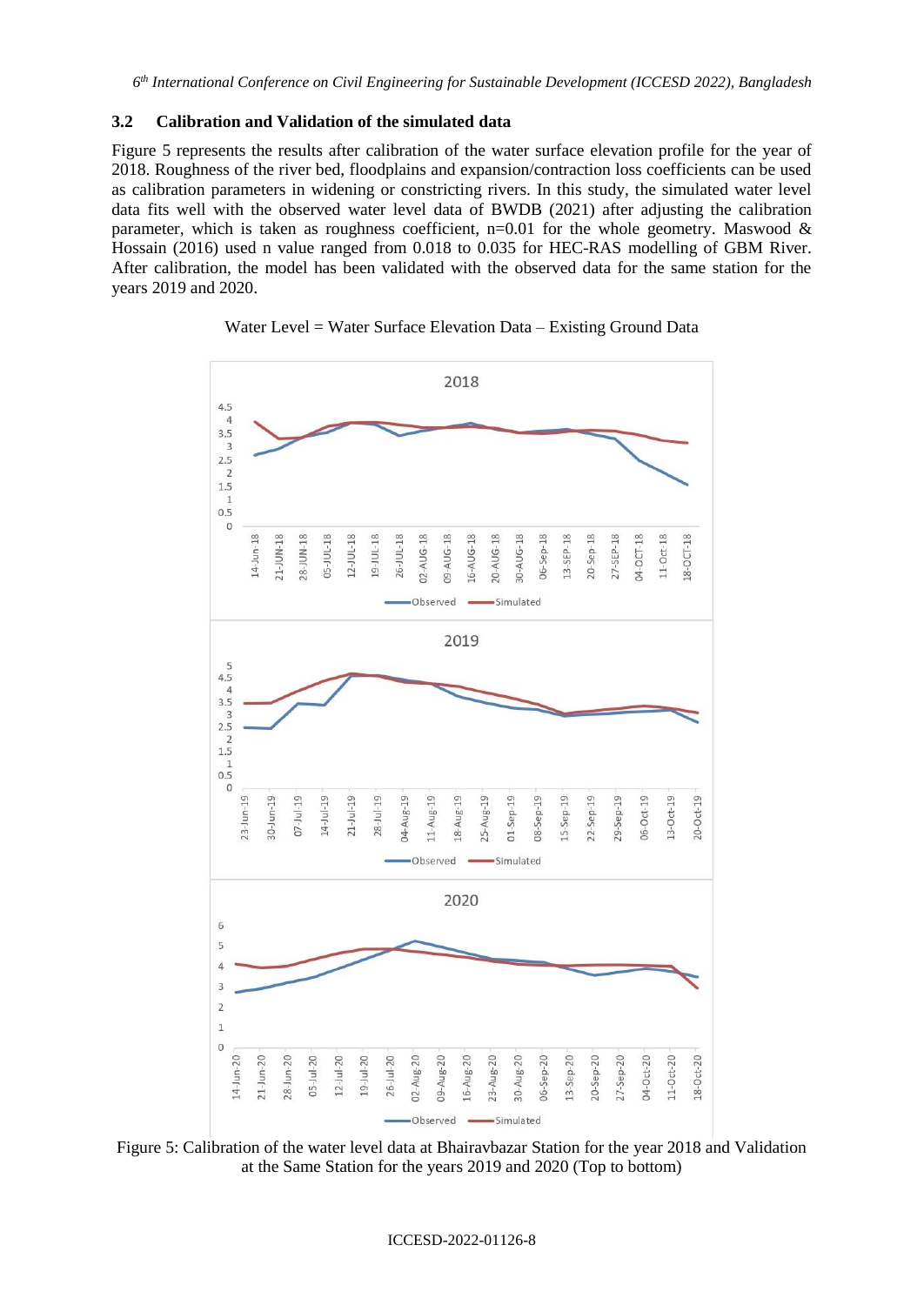### **3.3 Water Surface profile for the return period of 2.33, 5, and 20 years**

Figure 6 shows the water surface elevation profile for the longitudinal cross-section of the 120 km long river reaches for the return period of 2.33, 5, and 20 years. It identifies that the highest water surface elevation is for the return period of 20 years. At the most upstream station, the elevation was up to 12.71 m. For the return period of 2.33 years, it was 11.61 m. (Table 7)



Figure 6: Water surface elevation profile for the longitudinal cross-section of the Upper Meghna River for the return period of the years 2.33, 5, and 20 (Top to bottom)

| Table 7: Simulated Water Surface Elevation Data for the return period of 2.33, 5 and 20 years |  |
|-----------------------------------------------------------------------------------------------|--|
|-----------------------------------------------------------------------------------------------|--|

|      | <b>Return Period (Year)</b> Water Surface Elevation (m) |
|------|---------------------------------------------------------|
| 2.33 | 11.61                                                   |
|      | 12.05                                                   |
| 20   | 12.71                                                   |

#### **4. CONCLUSIONS**

Significant changes in water surface elevation were observed for the monsoon months of July, August, and September. The maximum water surface elevation was observed in the month of August with values of 5.75 m, 6.38 m and 6.77 m for the years 2018, 2019 and 2020 respectively. It is mostly correlated with the rainfall data with a proportional relationship. For the return period of 2.33, 5 and 20 years, the water surface elevation rises up to 11.61 m, 12.05 m and 12.71 m. However, the incorporation of other climate-changing variables (temperature data) can be incorporated to figure out the relationship in a more accurate manner. Again, the incorporation of existing three bridges of the 120 km long reach, and soil and land use data in the model will enhance the accuracy of the data retrieval. The results of the water surface elevation profile for the three different return periods can be used as a decisive tool for suitable and sustainable hydraulic structures design in the future.

#### **REFERENCES**

Ahmed, M. (1989). Food for work program and its interference to the drainag. In M. Ahmad (Ed.), *Flood in Bangladesh* (pp. 199–207). Community Development Library.